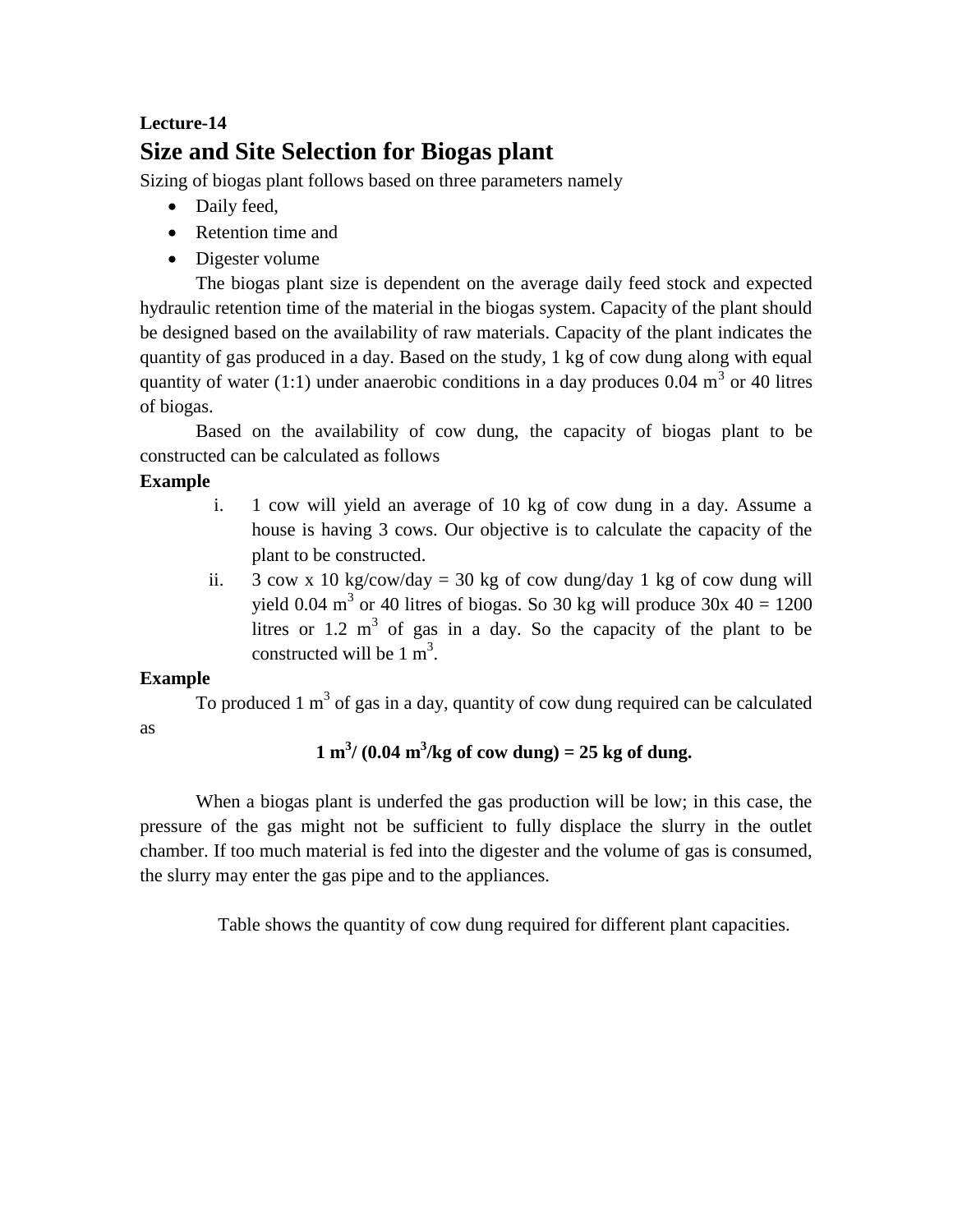| <b>Plant Size</b><br>$(m^3)$ | Daily dung<br>required/day (kg) | <b>Quantity of water</b><br>required (litres) |
|------------------------------|---------------------------------|-----------------------------------------------|
|                              | 25                              | 25                                            |
| $\mathcal{D}_{\cdot}$        | 50                              | 50                                            |
| 3                            | 75                              | 75                                            |
|                              | 100                             | 100                                           |
| 6                            | 150                             | 150                                           |
| 8                            | 200                             | 200                                           |
|                              | 250                             | 250                                           |

#### **Table. Plant size and daily feed stock requirement**

### **Scaling of the digester**

The size of the digester i.e. the digester volume is determined by the length of the retention time and by the amount of fermentation slurry supplied daily. The amount of fermentation slurry consists of the feed material (e.g., cattle dung) and the mixing water.

#### *Example*

25 kg of cow dung  $+ 25$  l water  $= 50$  l fermentation slurry

The digester volume is calculated by the formula

#### **Digester volume (l) = Daily feed (l/day) x Retention time (days)**

Assuming the Retention time to be 40 days, then the digester volume can be calculated by

### **Digester volume = 50 (l/day) x 40 (days) = 2000 l or 2 m<sup>3</sup>**

### **Selection of construction site**

Selection of construction sites are mainly governed by the following factors:

- The site should facilitate easy construction works.
- The selected site should be such that the construction cost is minimized
- The selected site should ensure easy operation and maintenance activities like feeding of plant, use of main gas valve, composing and use of slurry, checking of gas leakage, draining condensed water from pipeline etc.
- The site should guarantee plant safety.
- To make plant easier to operate and avoid wastage of raw materials, especially the dung/swine manure, plant must be as close as possible to the cattle shed.
- The site should be in slightly higher elevation than the surrounding. This helps in avoiding water logging. This also ensures free flow of slurry from overflow outlet to the composting pit.
- For effective functioning of bio-digesters, right temperature (20-35 °C) has to be maintained inside the digester. Therefore it is better to avoid damp and cool place – Sunny site is preferable.